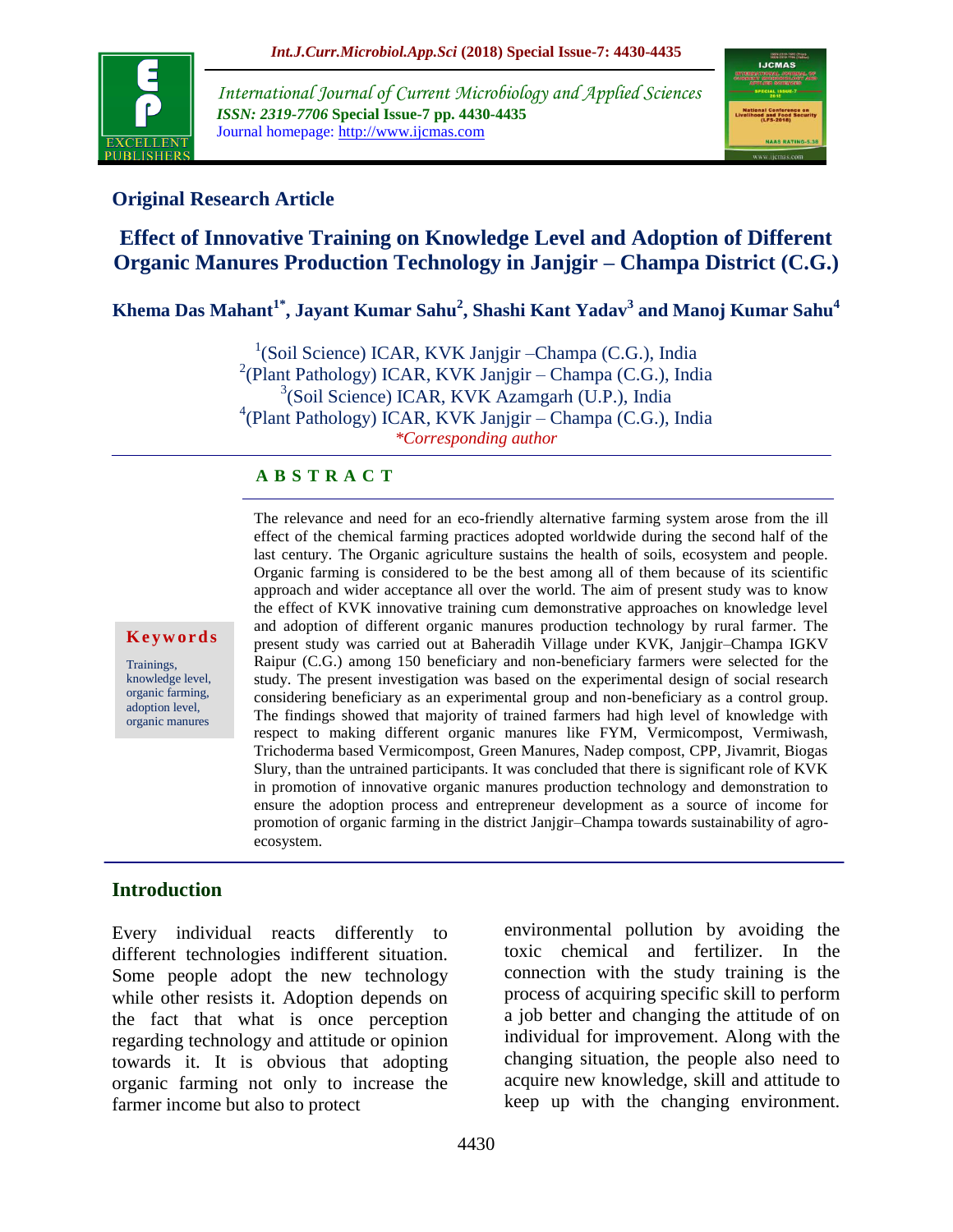Rural youth farmers spend much of their time in unpaid and work. Therefore training has been considered as the most important for development an individual and improving his work efficiency. The principle of organic cultivation is attracting farmers' world over due to its various advantages over modern agricultural practices. Sustaining crop production, productivity without damaging the resources and environment are big challenge and this problem can be overcome by several ways but the first and foremost way is organic farming. Organic farming system in India is not new and is being followed from ancient time. It is a method of farming system which primarily aimed at cultivating the land and raising crops in such a way, as to keep the soil alive and in good health by use of organic wastes (crop, animal and farm wastes, aquatic wastes) and other biological materials along with beneficial microbes (biofertilizers) to release nutrients to crops for increased sustainable production in an eco-friendly pollution free environment. Out of the major work of KVK is to provide and improve the level of knowledge of the trainees about the improved the farm practise (Gupta and Verma 2013). Analyzing the technology gap and innovated demonstrations were conducted for rural farmer youth and school drop- out both on and off campus. Mainly emphasis was given on production of different organic manures suited for Janjgir–Champa conditions. KVK Janjgir-Champa conducted training with the aim to make them competent in performing various activities related to production of organic manure. Approximately 150 farmer were benefited from the training programme from Baheradih village which is KKK adopted village. Financial assistance was rendered by Nabard, Mission hospital Champ, Life manrega and ATMA Janjgir – Champa (C.G.) in conducting many of these programme. Hence the present study was

designed to know the effect of innovative training and demonstrative approach on knowledge and adoption for organic manures production technology.

### **Materials and Methods**

The study was conducted in Janjgir-Champa of Chhattisgarh state where the krishi vigyan Kendra is situated. The present investigation was based on the experimental design of social research considering beneficial as experimental group. The investigation is confined under Life manrega and ATMA funded during the year  $2016 - 2017$  for the selection of respondent, 100 trainers (beneficiary for knowledge level adoption level were selection randomly from the list of beneficiaries who participated in the training and innovated demonstration on production of different organic manures. After selecting beneficiaries 50 no. of nonbeneficiary were also selected randomly as a control group to measure knowledge and adoption level. This in all 150 respondents constituted the sample of this study. The role of KVK was assessed in term of gain in knowledge and adoption by the beneficiary as a result of innovative training and demonstrated approach imparted to them compared to non – beneficiary. The trainings attended by a farmer sharpen his knowledge, skills and comprehension abilities to acquire, process understand and apply the information in his own field.

The continuous guidance provided by the KVK Janjgir-Champa to supports them to examine and adopt the new technologies in the farming. A farmer who is having more competency to choose the best alternative among the given choices helps him to adopt innovative technologies in the field. Hence the variables extension contact, trainings received and decision making behaviour were positively and significantly related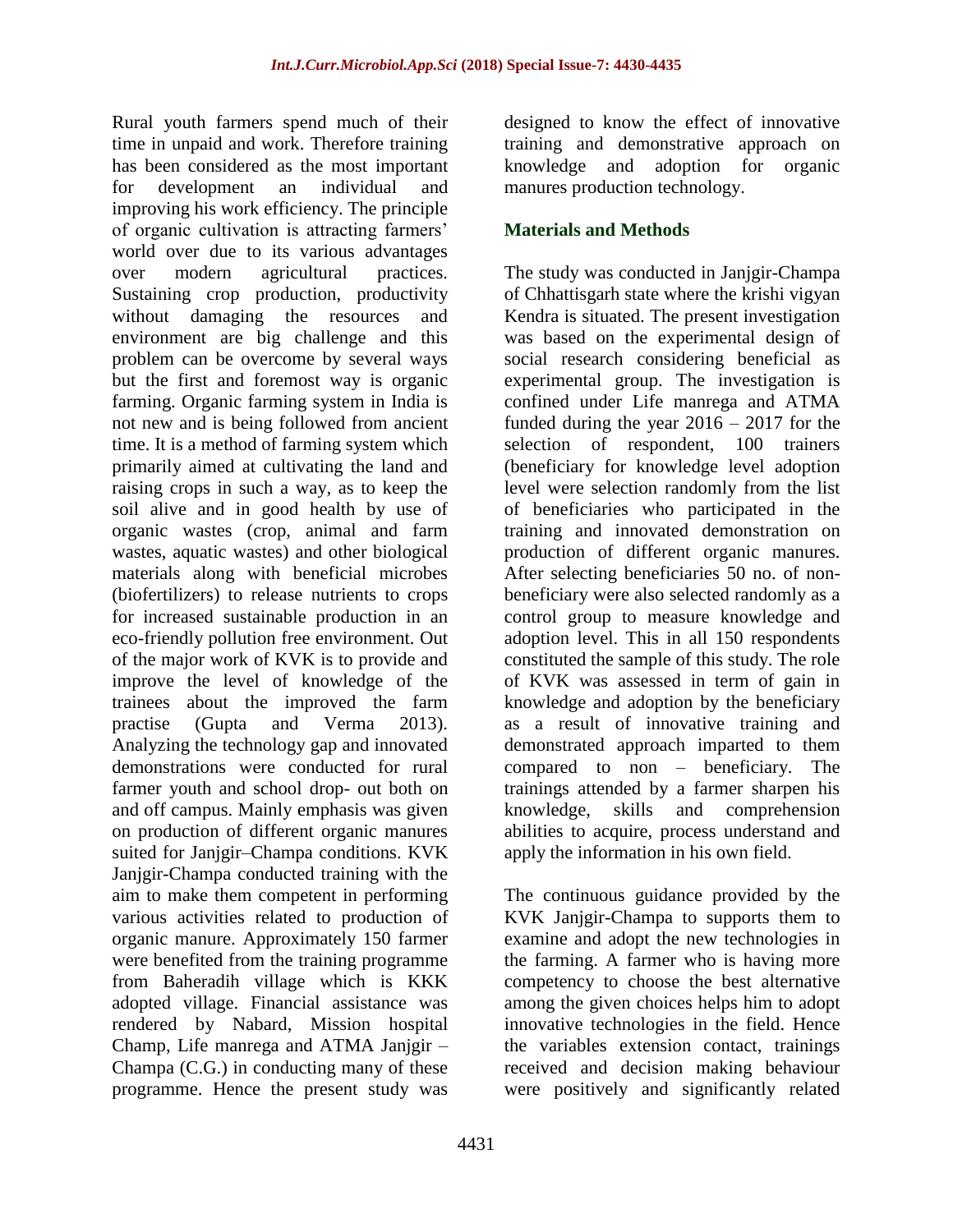with the extent of adoption and Knowledge for organic manures production technology.

Role was measured in farms of impact index with the help of following formula.

Impact index  $=$  (MIK of beneficiary  $-$  MIK of non-beneficiary)  $\times$  (MIA of beneficiary – MIA Non beneficiary)/2

 $MIK$  = mean index of knowledge  $MIA =$  -----"------index of adoption

Sum of diff of index of knowledge adoption Impact (%) change – ----------------------------

 $\mathcal{D}$ 

#### **Results and Discussion**

This study attempts to bring together knowledge and adoption of organic manures production by farmers in the light of recent developments in organic farming. The after effects of green revolution have encouraged the farmers to take up organic farming. Over all it can be concluded that, good adoption of organic farming practices among respondents but it can be improved to very high extent of Knowledge and adoption this will definitely help in agriculture production. Knowledge about different organic manures production techniques and their adoption level was measured for the beneficiary and non-beneficiary respondents using a group discussion and short type exam

The data (Table 1) revealed that all the beneficiary farmer had knowledge about different organic manures production for vermicompost, vermiwash, Trichodrema based Vermicompost and biogas slurry, whereas responding knowledge level for the same product for non-beneficiary were 23, 24, 35 and 16 percent respectively.

In case of adoption, percent beneficiary farmers had adopted FYM, vermicompost, and Trichodrema based Vermicompost where as in case of FYM (38%) this was followed by FYM (92%) Green manures (88%) Nadep compost (85%) for beneficiary the least adoption product was Nadep compost (38%).In case of non – beneficiary CPP (4%) and vermiwash (6%) were least adopted.

|             |                          | Knowledge          |          | <b>Adoption</b>    |                |
|-------------|--------------------------|--------------------|----------|--------------------|----------------|
| <b>S.N.</b> | <b>Particular</b>        | <b>Beneficiary</b> | Non Ben. | <b>Beneficiary</b> | <b>Non Ben</b> |
|             |                          | (%)                | $(\%)$   | $(\%)$             | $(\%)$         |
|             | <b>FYM</b>               | 92                 | 38       | 100                | 38             |
| 2           | <b>Vermicompost</b>      | 100                | 23       | 100                | 16             |
| 3           | Nadep compost            | 85                 | 25       | 38                 | 8              |
| 4           | <b>Vermiwash</b>         | 100                | 24       | 46                 | 6              |
| 5           | <b>Trichodrema based</b> | 100                | 35       | 100                | 9              |
|             | <b>Vermicompost</b>      |                    |          |                    |                |
| 6           | <b>Jivaamrit</b>         | 84                 | 20       | 56                 | 31             |
| 7           | <b>Green manures</b>     | 88                 | 27       | 61                 | 11             |
| 8           | <b>Biogas slurry</b>     | 100                | 16       | 52                 | 12             |
| 9           | <b>CPP</b>               | 75                 | 24       | 56                 | 04             |

**Table.1** Knowledge and adoption of different organic manures production technology by the respondents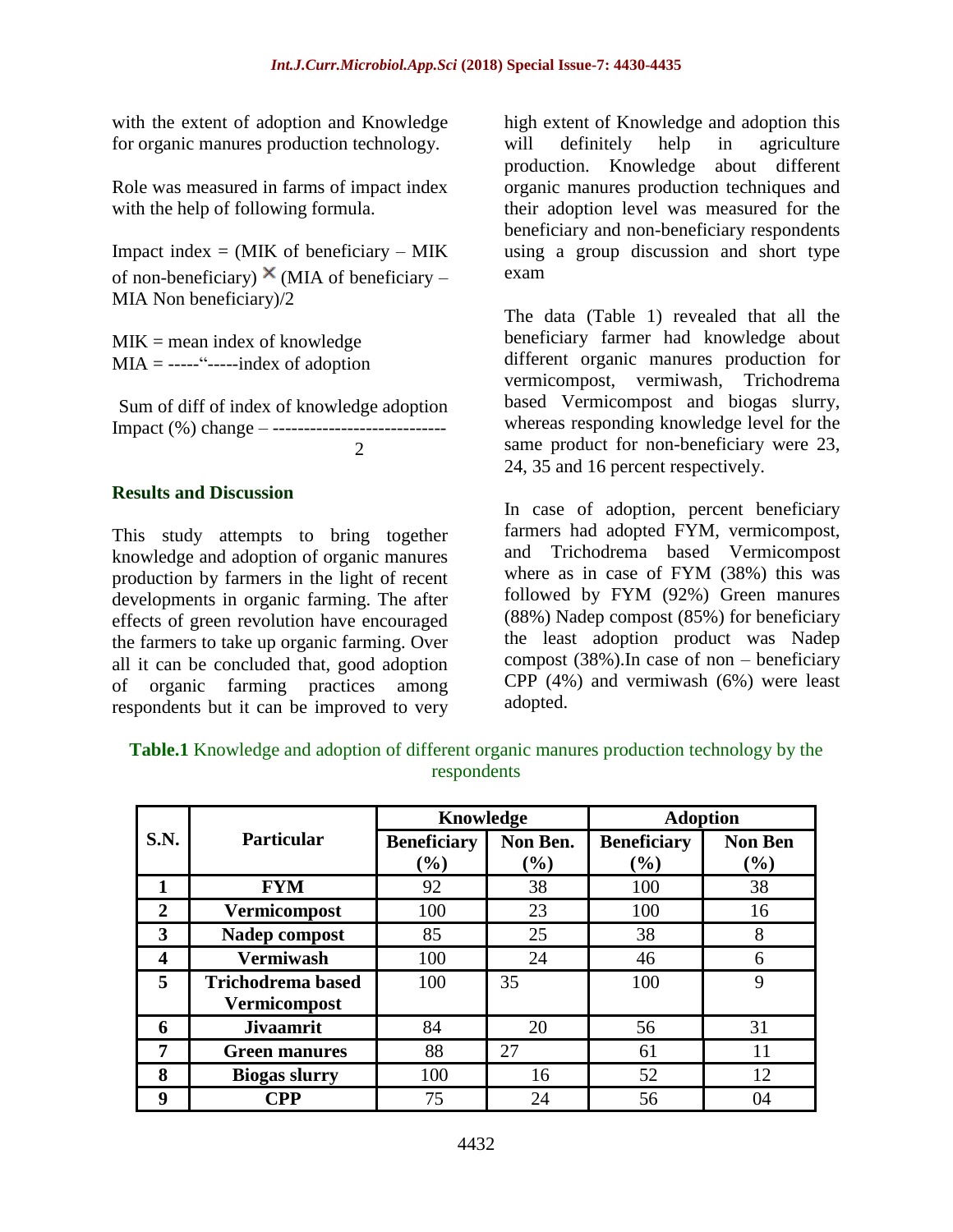#### *Int.J.Curr.Microbiol.App.Sci* **(2018) Special Issue-7: 4430-4435**

| Sr.<br>No. | <b>Particular</b>                                                    | <b>Beneficiary</b> | Non-<br><b>Beneficiary</b> | <b>Difference</b> |
|------------|----------------------------------------------------------------------|--------------------|----------------------------|-------------------|
|            | Mean knowledge index                                                 | 92.5               | 25.7                       | 65.8              |
|            | Mean adoption index                                                  | 67.6               |                            | 52.6              |
|            | Total                                                                | 160.1              | 40.7                       | 118.4             |
| 3          | Impact (per cent) = sum of difference of index<br>$= 118.4 = 59.2\%$ |                    |                            |                   |

#### **Table.2** Effect of training in terms of knowledge and adoption

# Photograph: Different activities during training at KVK farm and farmers field





1. Preparing raw Material for Vermicomposting 2. Mixing of Cowdong for Filing at Vermi pit



3. Filling of raw material at pit 4. Vermiwash Production







5. Trichodrema based Vermicomposting 6. Organic Formers Field Visit at Baheradih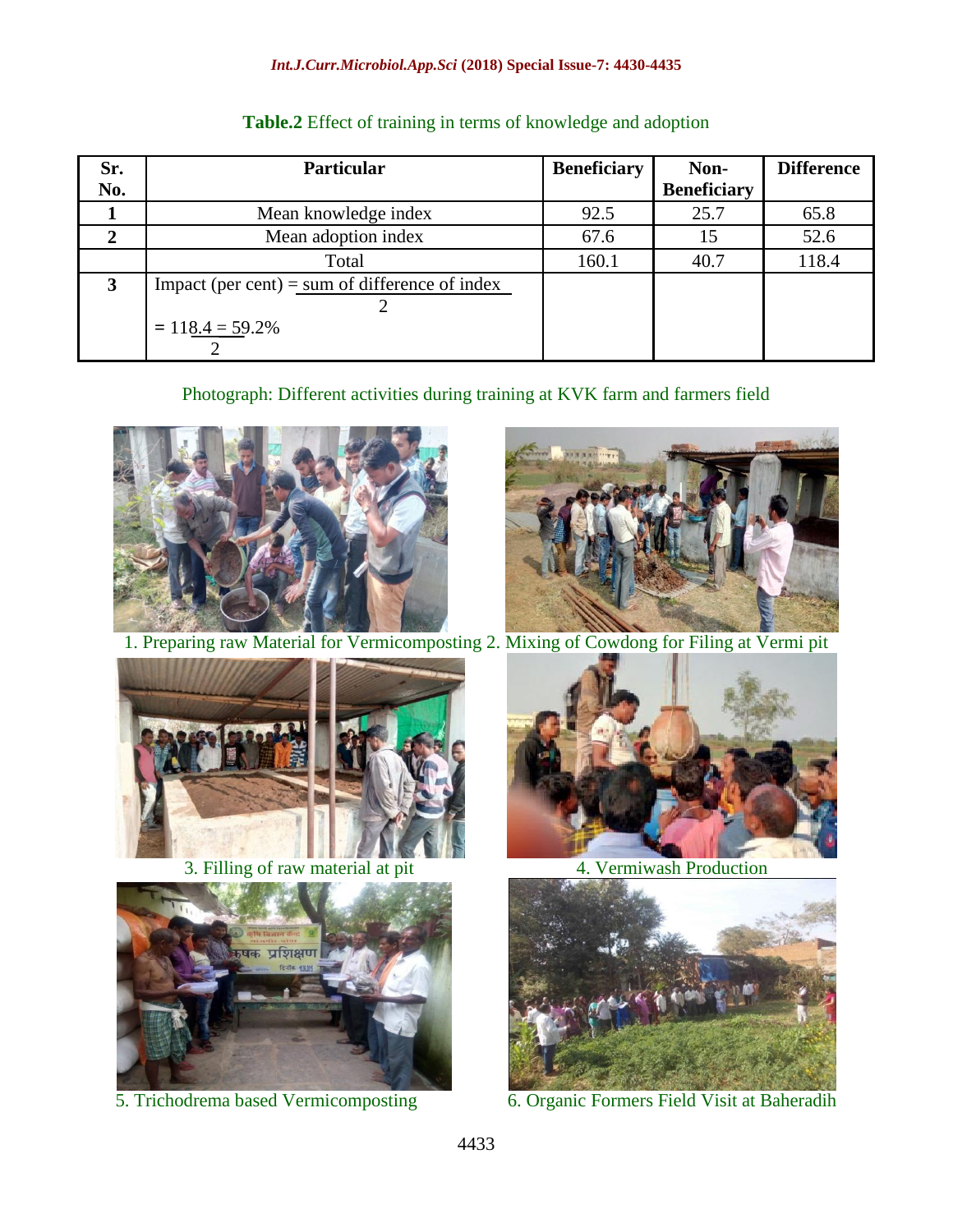

The effect of KVK training and demonstration as whole was computed as the sum total of the differences of both the indices i.e. mean ibex of knowledge and adoption divided by tow. The data thus adoption have been presented in Table no.02

It was evident (Table 2) that There was an effect ok KVK training and demonstrative approaches up to 59.2% over the existing knowledge and adoption by beneficiary which was found to be substantial over the non – beneficiary farmers. Therefore it could be stated that there was a remarkable effect of training cum demonstrative approach on those respondents who attended the training programme and participated in demonstrative conducted by KVK Janjgir – Champa in terms of the knowledge about organic manures production and its adoption by them as compared to their counterparts

i.e. The respondents who did not participant in the training programme and demonstrations.

The changing agro-ecosystem environment

has put up a question mark before us on agricultural crop production and productivity without damaging the resources and environment. In the face of these agricultural and food production challenges, organic farming provides viable methods of maintaining and building healthy soil. Organic farming rely on crop rotations, crop residues, animal manures, legumes, green manures, off farm organic wastes, and aspects of biological pest control to maintain soil productivity and tilt, to support plant nutrient and to control insects, weeds and other pests. FYM, Vermicompost and Trichoderma based Vermicompost was found to high extent of adoption by the